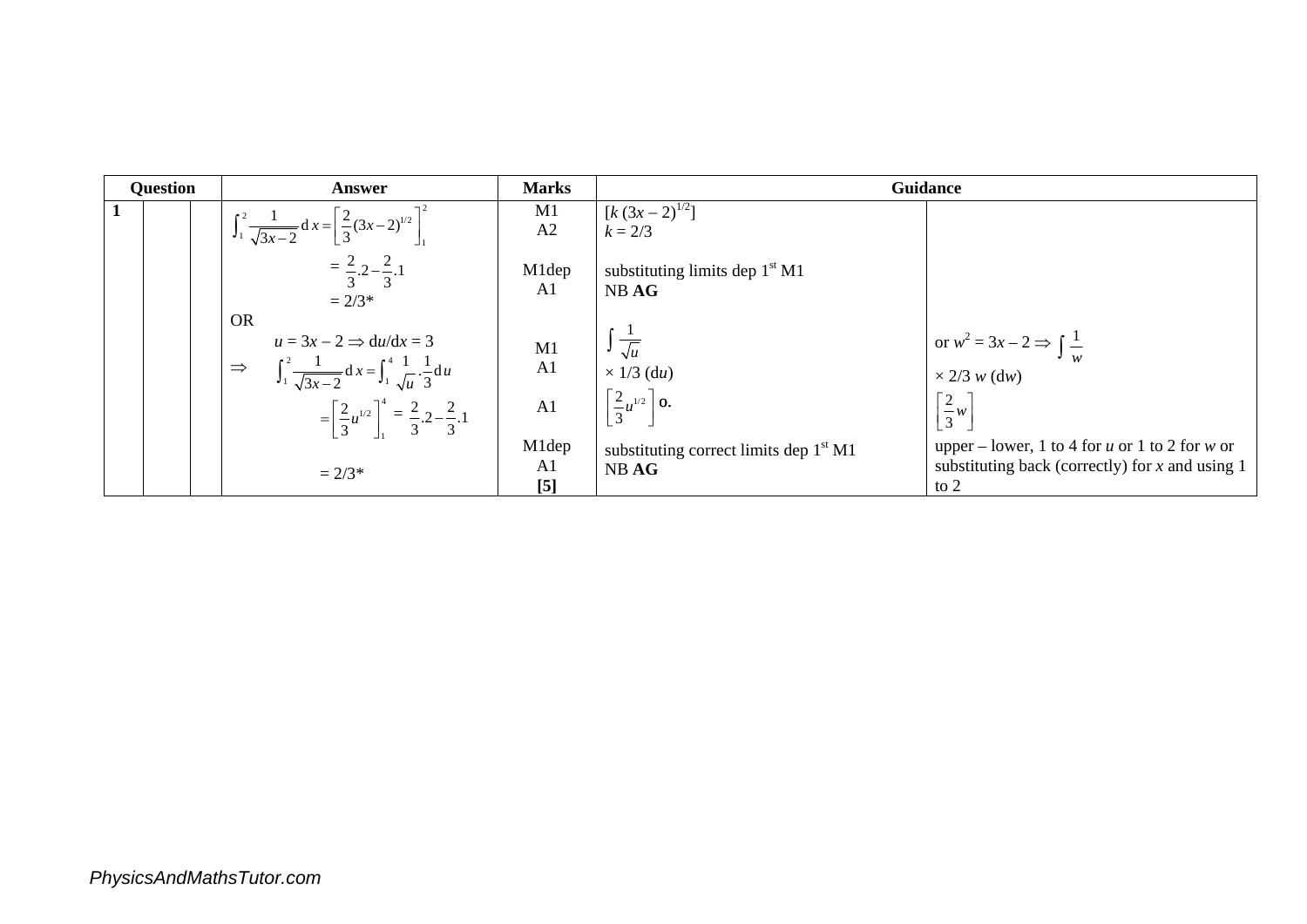| <b>Question</b>  |       | <b>Answer</b>                                                                     | <b>Marks</b>                  | <b>Guidance</b>                               |                                                                                         |
|------------------|-------|-----------------------------------------------------------------------------------|-------------------------------|-----------------------------------------------|-----------------------------------------------------------------------------------------|
| $\boldsymbol{2}$ | (i)   | $(A)$ $(0, 6)$ and $(1, 4)$                                                       | B <sub>1</sub> B <sub>1</sub> | Condone P and Q incorrectly labelled (or      |                                                                                         |
|                  |       | $(B)$ -1, 5) and $(0, 4)$                                                         | B <sub>1</sub> B <sub>1</sub> | unlabelled)                                   |                                                                                         |
|                  |       |                                                                                   | $[4]$                         |                                               |                                                                                         |
|                  | (ii)  | $f'(x) = \frac{(x+1) \cdot 2x - (x^2+3) \cdot 1}{(x+1)^2}$                        | M1                            | Quotient or product rule consistent with      | PR: $(x^2+3)(-1)(x+1)^{-2} + 2x(x+1)^{-1}$                                              |
|                  |       |                                                                                   |                               | their derivatives, condone missing brackets   | If formula stated correctly, allow one<br>substitution error.                           |
|                  |       |                                                                                   | A1                            | correct expression                            | condone missing brackets if subsequent                                                  |
|                  |       | $f'(x) = 0 \implies 2x(x + 1) - (x^2 + 3) = 0$                                    | M1                            | their derivative $= 0$                        | working implies they are intended                                                       |
|                  |       | $\Rightarrow x^2 + 2x - 3 = 0$                                                    | Aldep                         | obtaining correct quadratic equation (soi)    | Some candidates get $x^2 + 2x + 3$ , then                                               |
|                  |       | $\Rightarrow (x-1)(x+3) = 0$                                                      |                               | dep $1st M1$ but withhold if denominator also | realise this should be $x^2 + 2x - 3$ , and                                             |
|                  |       | $\Rightarrow$ x = 1 or x = -3                                                     |                               | set to zero                                   | correct back, but not for every                                                         |
|                  |       | When $x = -3$ , $y = 12/(-2) = -6$                                                |                               |                                               | occurrence. Treat this sympathetically.                                                 |
|                  |       | so other TP is $(-3, -6)$                                                         | B1B1cao                       | must be from correct work (but see note re    | Must be supported, but $-3$ could be                                                    |
|                  |       |                                                                                   |                               | quadratic)                                    | verified by substitution into correct                                                   |
|                  |       |                                                                                   | [6]                           |                                               | derivative                                                                              |
|                  | (iii) |                                                                                   |                               |                                               |                                                                                         |
|                  |       | $f(x-1) = \frac{(x-1)^2+3}{x-1+1}$                                                | M1                            | substituting $x - 1$ for both x's in f        | allow 1 slip for M1                                                                     |
|                  |       | $=\frac{x^2-2x+1+3}{x-1+1}$                                                       |                               |                                               |                                                                                         |
|                  |       |                                                                                   | A1                            |                                               |                                                                                         |
|                  |       | $=\frac{x^2-2x+4}{x}$ = $x-2+\frac{4}{x}$ *                                       | A1                            | NB AG                                         |                                                                                         |
|                  |       |                                                                                   | $\lceil 3 \rceil$             |                                               |                                                                                         |
|                  | (iv)  | $\int_a^b (x-2+\frac{4}{x}) dx = \left[ \frac{1}{2} x^2 - 2x + 4 \ln x \right]^b$ |                               | $\frac{1}{2}x^2 - 2x + 4\ln x$                |                                                                                         |
|                  |       |                                                                                   | B1                            |                                               |                                                                                         |
|                  |       |                                                                                   | M1                            | $F(b) - F(a)$ condone missing brackets        | F must show evidence of integration of<br>at least one term                             |
|                  |       | $=(\frac{1}{2}b^2-2b+4\ln b)-(\frac{1}{2}a^2-2a+4\ln a)$                          | A1                            | oe (mark final answer)                        |                                                                                         |
|                  |       | Area is $\int_{0}^{1} f(x) dx$                                                    |                               |                                               |                                                                                         |
|                  |       |                                                                                   | M1                            |                                               | or $f(x) = x + 1 - 2 + 4/(x+1)$                                                         |
|                  |       | So taking $a = 1$ and $b = 2$                                                     |                               |                                               | $A = \int_0^1 f(x) dx = \left[ \frac{1}{2} x^2 - x + 4 \ln(1+x) \right]_0^1 \text{ M1}$ |
|                  |       | $area = (2 - 4 + 4ln 2) - (1/2 - 2 + 4ln 1)$<br>$= 4 \ln 2 - \frac{1}{2}$         | A1 cao                        | must be simplified with $\ln 1 = 0$           |                                                                                         |
|                  |       |                                                                                   | $[5]$                         |                                               | $= \frac{1}{2} - 1 + 4\ln 2 = 4\ln 2 - \frac{1}{2}$ A1                                  |